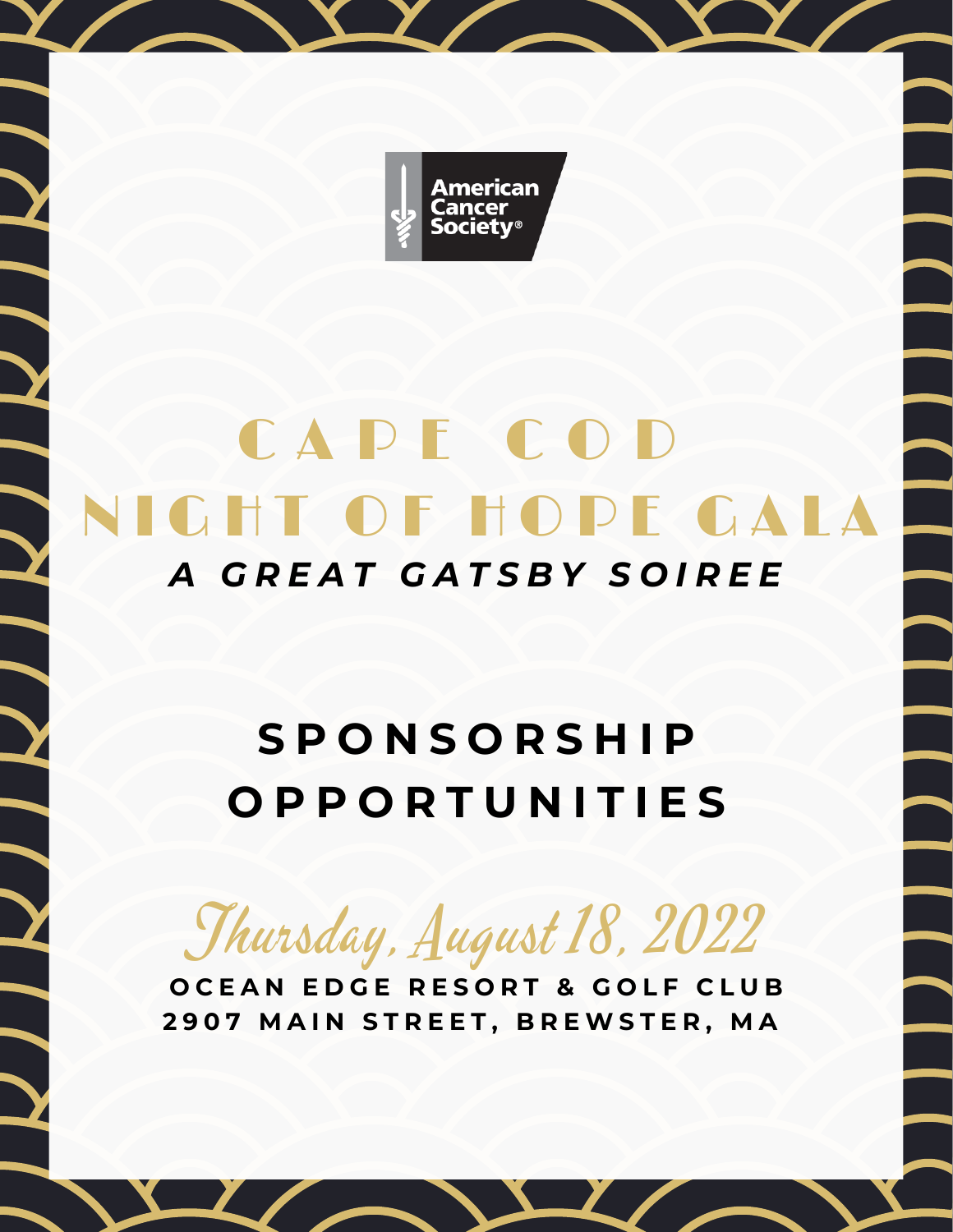

# **S P O N S O R S H I P O V E R V I E W**

Cancer directly touches the lives of your customers and employees. Our distinguished and community events align with your business or personal objectives while also helping fight back against a disease that has, or will, touch nearly every consumer/customer, employee, colleague, member of the community or a loved one. Partnering with the American Cancer Society through a sponsorship will bolster your reputation and highlight your commitment to serving the community. Our brand will showcase your organization and foster stronger relationships within the communities where your customers and employees live and work.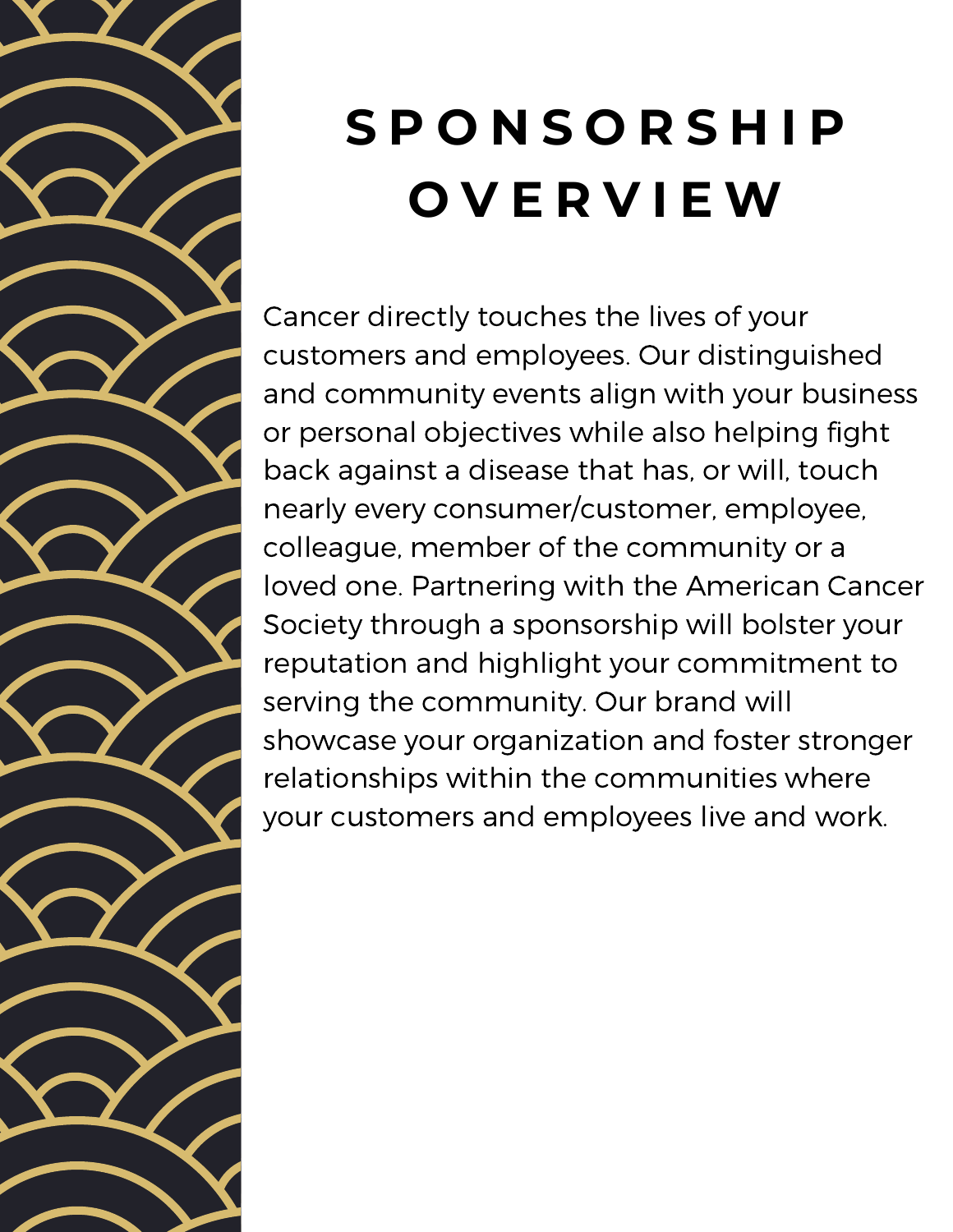## **P A C K A G E S**

#### **Presenting Sponsor - \$25,000**

- Listed as Presenting Sponsor on the invitation, website, and event signage
- Featured in all press coverage
- Recognition on social media
- Full screen acknowledgement in digital journal
- Opportunity to speak at the podium during the program
- 18 tickets to the event

#### **Premier Sponsor - \$10,000**

- Logo will be included on the invitation, website, and event signage
- Recognition on social media
- Full screen acknowledgement in digital journal
- Recognition from stage during the program
- 10 tickets to the event

#### **Gold Sponsor - \$5,000**

- Listed on the invitation, website, and event signage
- Recognition on social media
- Full screen acknowledgement in digital journal
- 8 tickets to the event

#### **Silver Sponsor - \$2,500**

- Listed on the invitation, website, and event signage
- Recognition on social media
- Full screen acknowledgement in digital journal
- 4 tickets to the event

#### **Bronze Sponsor - \$1,250**

- Listed on the invitation, website, and event signage
- Recognition on social media
- Full screen acknowledgement in digital journal
- 2 tickets to the event

#### **Individual Tickets - \$300**

\*All in person benefits subject to local and state regulations regarding public safety

**To become a sponsor or if you have any questions please contact Jack Duffy at jjduffy516@gmail.com or (908) 230-0892.**